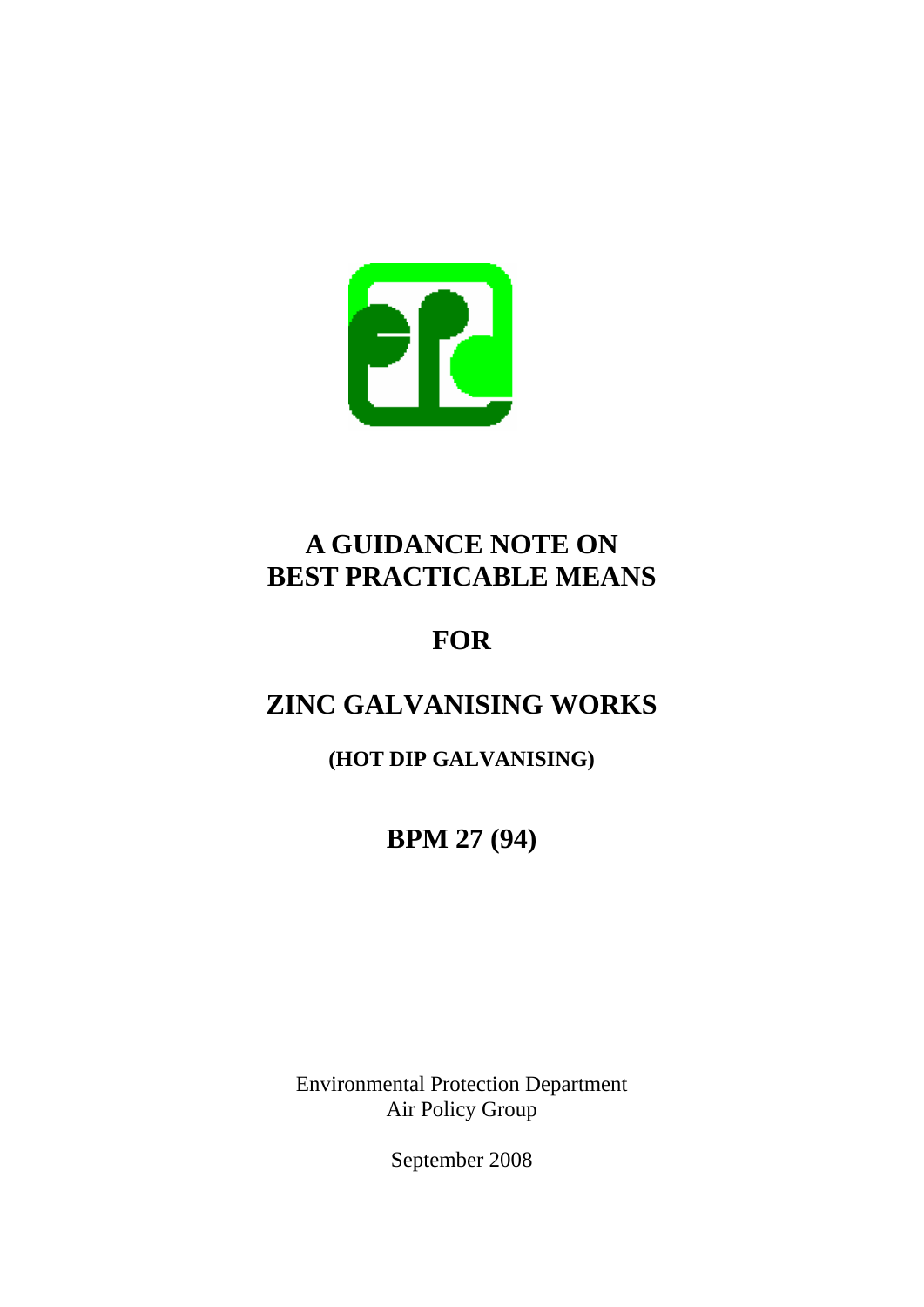## **1. INTRODUCTION**

- 1.1 This Note is one of a series issued by the Environmental Protection Department to provide guidance on air pollution management for processes specified under Part IV of the Air Pollution Control Ordinance (the Ordinance). It also serves as a guide for the assessment of an application for Specified Process licence under the Ordinance.
- 1.2 It should be understood that this Note sets out the basic requirements for the applicant to provide and maintain the best practicable means for the prevention of emission of air pollutants. The applicant should recognize that whether a licence is granted or refused, and on what conditions, will depend on all the circumstances of an individual application besides the requirements set out in this Note. The Authority may devise specific requirements for individual facility carrying out the specified process.
- 1.3 This Note covers the specified process and associated processes in relation to the galvanizing of products with zinc, described as "Zinc Galvanising Works" in Schedule 1 to the Ordinance. Zinc Galvanising Works are works in which the installed capacity exceeds 5,000 tonnes per annum (expressed as galvanized product), and in which zinc galvanizing is carried out.

## **2. EMISSION LIMITS**

- 2.1 All emissions to air, other than steam or water vapour, shall be colourless, free from persistent mist or fume, and free from droplets.
- 2.2 Emissions from the specified process and associated processes covered by this Note shall not:
	- (a) exceed the concentration limits set out in Annex I.
	- (b) appear to be as dark as or darker than Shade 1 on the Ringelmann Chart when compared in the appropriate manner with the Ringelmann Chart or an approved device.

## **3. FUEL RESTRICTION**

3.1 All fuels to be used shall comply with the Air Pollution Control (Fuel Restriction) Regulations in force.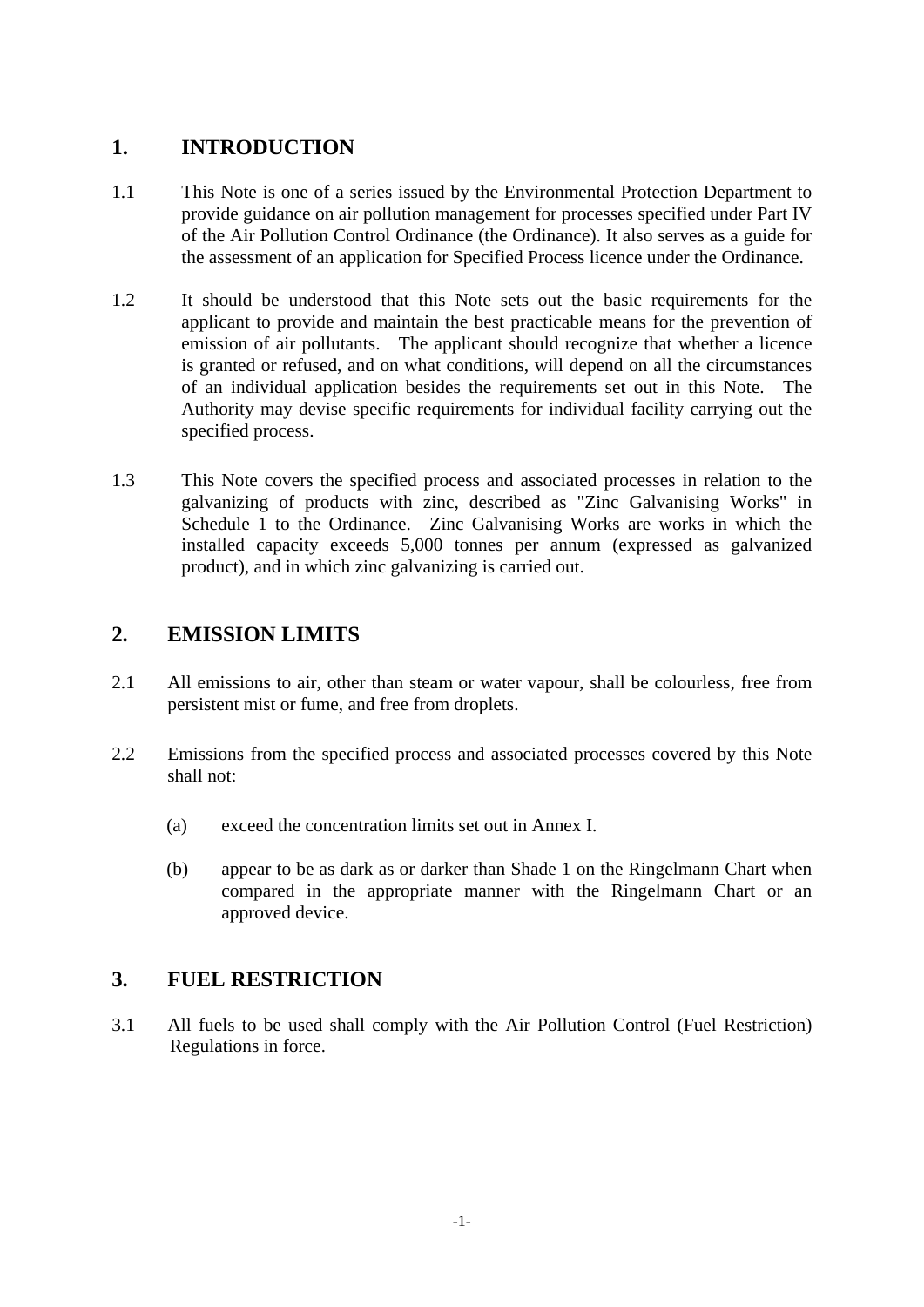## **4. CONTROL OF EMISSIONS**

#### 4.1 Design of Chimney

Chimney includes structures and openings of any kind from or through which air pollutants, generated from combustion, drying and/or other manufacturing process of the plant, may be emitted.

- 4.2 The design of chimney is to be determined by mathematical or physical dispersion modelling techniques acceptable to the Authority. The aims are to ensure:
	- (a) the relevant Air Quality Objectives (AQOs) will not be threatened;
	- (b) the emission of non-AQO pollutants, in particular, heavy metals and carcinogenic organic compounds, will not cause any adverse effect to human health or environment; and
	- (c) no undue constraint will be incurred to the existing and future development or land use.
- 4.3 In any case, the design of chimney shall at least satisfy the following conditions:
	- (a) Chimney Height
		- (i) For combustion process, the final chimney height should be agreed with the Authority but as a general guideline, the chimney height, in a flat terrain situation, should as far as practicable be at least Building Height + x Building Width or Building Height, whichever is the lesser. 1.5 Suitable adjustment should be made to take into account local meteorological data, local topography and background air pollutant concentrations. In any case, the chimney height shall not be less than 8 metres above ground level and shall not be less than 3 metres above the building roof top.
		- (ii) For non-combustion process, the same guideline should be observed as far as practicable and in any case, the chimney height shall be at least 3 metres above the roof top of the building to which it is attached.
	- (b) Efflux velocity

The efflux velocity, whenever practicable, should be at least 1.5 times of the wind speed at the chimney top. In any case, it shall not be less than 15 m/s at full load operation.

(c) Exit temperature

For combustion process, the exhaust gas exit temperature shall not be less than the acid dew point.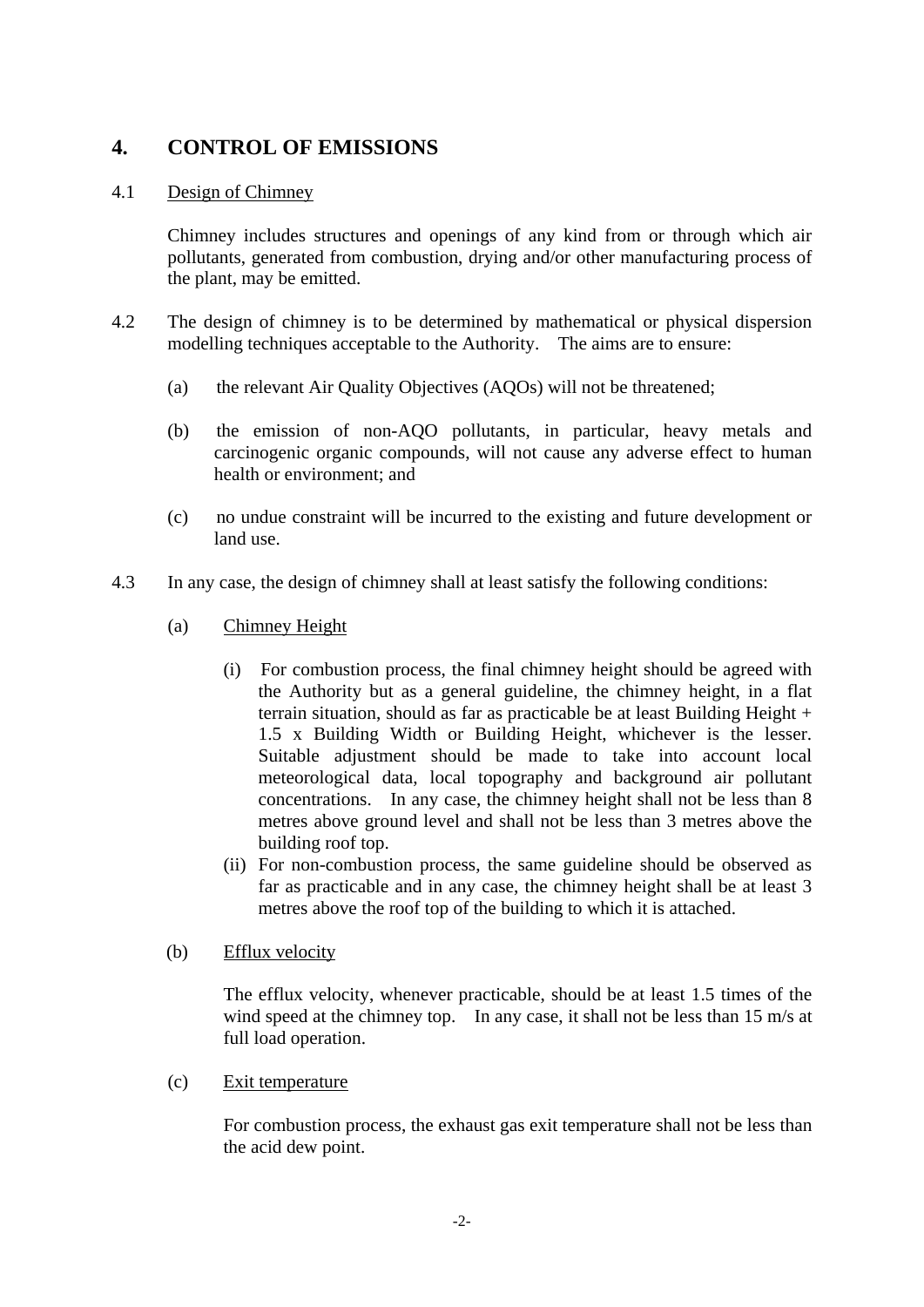#### (d) Mode of discharge

Releases to air from chimney shall be directed vertically upwards and not be restricted or deflected by the use of, for example, plates, caps or cowls.

Where practicable, hot emissions should take place from the minimum number of chimneys and multiplicity of discharge points should be avoided in order to obtain maximum thermal buoyancy.

Chimney for release of hot emissions should, wherever possible, be insulated. The insulation material shall be free of asbestos.

4.4 Clean energy sources and fuels with proven benefits to air pollution reduction shall be used whenever possible in the relevant specified process and associated operations. The use of electricity or gaseous fuel for process heating or production of goods is always recommended.

### **5. Fugitive Emission Control**

#### 5.1 Boundary ambient standards

| Total suspended particulates      | $260 \mu g/m3$  |
|-----------------------------------|-----------------|
| Respirable suspended particulates | $180 \mu g/m^3$ |
| Odour                             | 2 odour units   |

*(Note: An odour unit is the measuring unit of odour level and is analogous to pollutant concentration. In this context, the odour level is defined as the ratio of the volume which the sample would occupy when diluted with air to the odour threshold, to the volume of sample. In other words, one odour unit is the concentration of odorant which just induces an odour sensation.)* 

#### 5.2 Engineering design/technical requirements

To be agreed with the Authority. As a general guideline, the loading, unloading, handling and storage of fuel, raw materials, products, wastes or by-products shall be carried out in a manner acceptable to the Authority so as to prevent the release of:

- (a) visible dust emissions; and/or
- (b) emissions of organic vapours; and/or
- (c) other noxious or offensive emissions.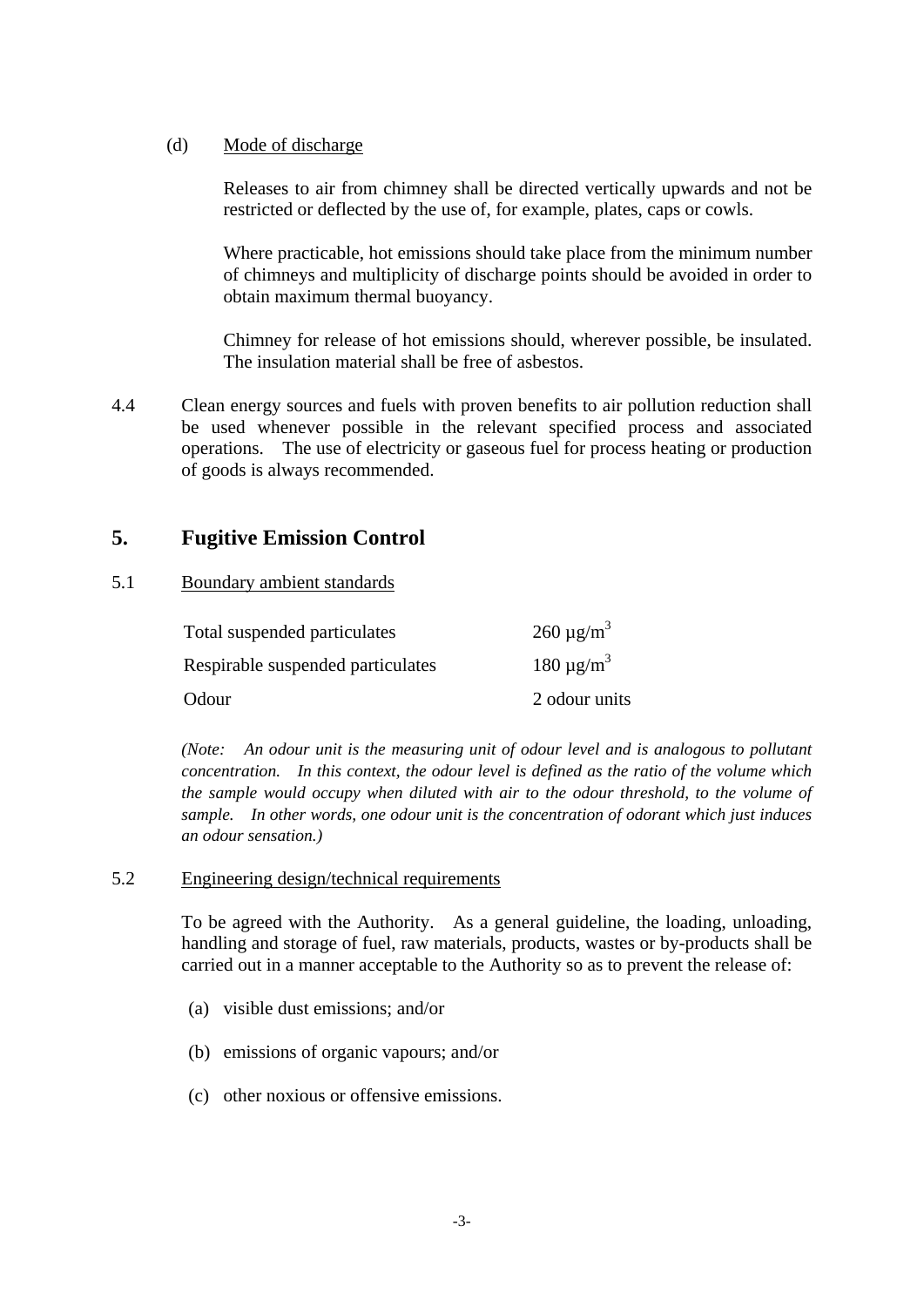- 5.3 Without prejudice to the generality of the above requirements, the following control, measures shall be implemented:
	- (a) Material handling Dusty materials, or potentially dusty materials, for example, ash and flux, shall be handled in properly enclosed system. Purpose-built silo shall be used for the storage of dusty materials whenever practicable.
	- (b) Degreasing operations involving organic solvents shall be carried out in specially designed plant to prevent, or where not practicable, to minimize the emission of volatile organic compounds. The volatile organic compounds generated, if any, shall be collected and vented to suitable gas treatment system to meet the emission limits stipulated in Section 2 of this Note.
	- (c) Abrasive blasting shall be carried out in a specially designed enclosure. The dust generated from the blasting shall be collected and vented to suitable dust arrestment plant to meet the emission limits stipulated in Section 2 of this Note.
	- (d) Unless the operator can demonstrate that the acidic gases emitted from the acid baths for acid pickling will meet the emission limits stipulated in Section 2 of this Note as well as the minimum requirement for protection of the health of the workers, the emissions from acid baths shall be adequately contained by the use of local exhaust ventilation vented to suitable gas treatment system to meet the emission limits.
	- (e) The use of solid flux shall be prevented or reduced by prefluxing with liquid zinc ammonium chloride where practicable in relation to the process characteristics.
	- (f) When preflux solutions are used, fume may be created if hot metal is immersed. In these circumstances it is necessary to control the fume emissions by local exhaust ventilation and fume arrestment systems to meet the emission limits stipulated in Section 2 of this Note.
	- (g) Emissions from flux application and galvanising process shall be adequately contained by effective capture of emissions by local exhaust ventilation vented to suitable arrestment systems to meet the emission limits stipulated in Section 2 of this Note.
	- (h) Post galvanising treatment Where chromate and/or phosphate coatings are applied to work after galvanising, emissions shall be contained and vented to suitable arrestment systems to meet the limits stipulated in Section 2 of this Note.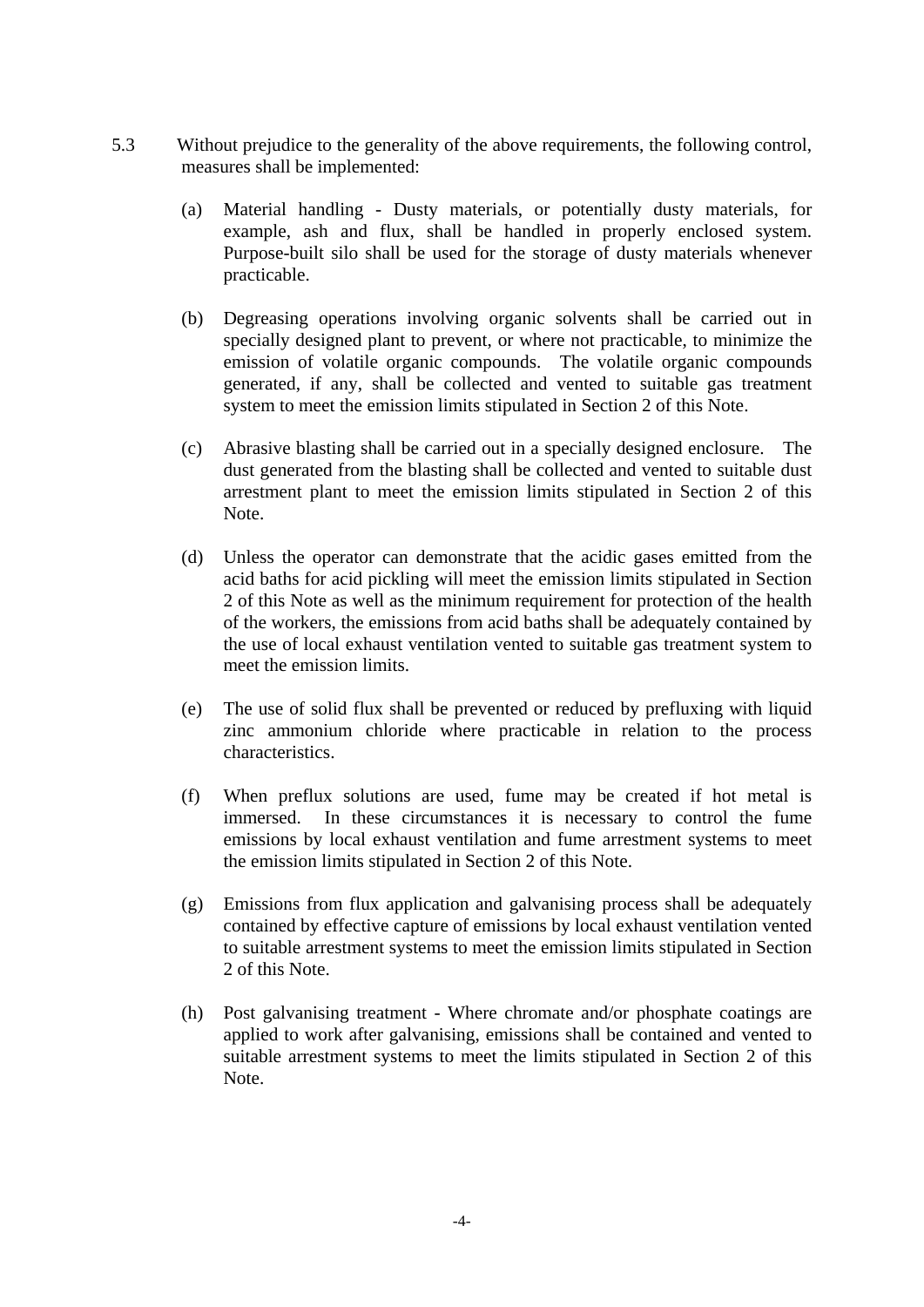(i) Housekeeping - A high standard of housekeeping shall be maintained. Adequate provision shall be made for the containment of liquid and solid spillages. All spillage shall be cleared as soon as possible and in the case of solid materials this shall be achieved by the use of vacuum cleaning or other appropriate method. Dry sweeping of spillage shall not be allowed.

### **6. OPERATION AND MAINTENANCE**

- 6.1 Requirements include not only the provisions of the appliances, but the proper operation and maintenance of equipment, its supervision and the training and supervision of properly qualified staff. Specific operation and maintenance requirements may be specified for individual equipment.
- 6.2 Malfunction and breakdown of the process equipment or air pollution control equipment that would cause exceedance of the emission limits or breach of other air pollution control requirements shall be reported to the Authority within 3 working days.

## **7 MONITORING REQUIREMENTS**

- 7.1 Parameters and sampling frequency will be determined by the Authority. In any case, emissions from galvanising baths shall be tested annually for particulates and chloride.
- 7.2 Arrestment plant shall be fitted with indicative continuous monitors and audible alarms to warn of malfunction or failure. For arrestment plant including a scrubber, the liquid flow and the liquor pH shall be continuously monitored. For arrestment plant including bag filters, the emission of particulates shall be continuously and indicatively monitored to guard against bag failure or malfunction.

## **8 COMMISSIONING**

8.1 Commissioning trials, to be witnessed by the Authority whenever appropriate, shall be conducted to demonstrate performance of the air pollution control measures and a report of commissioning trial shall be submitted to the Authority within 1 month after completion of the trial.